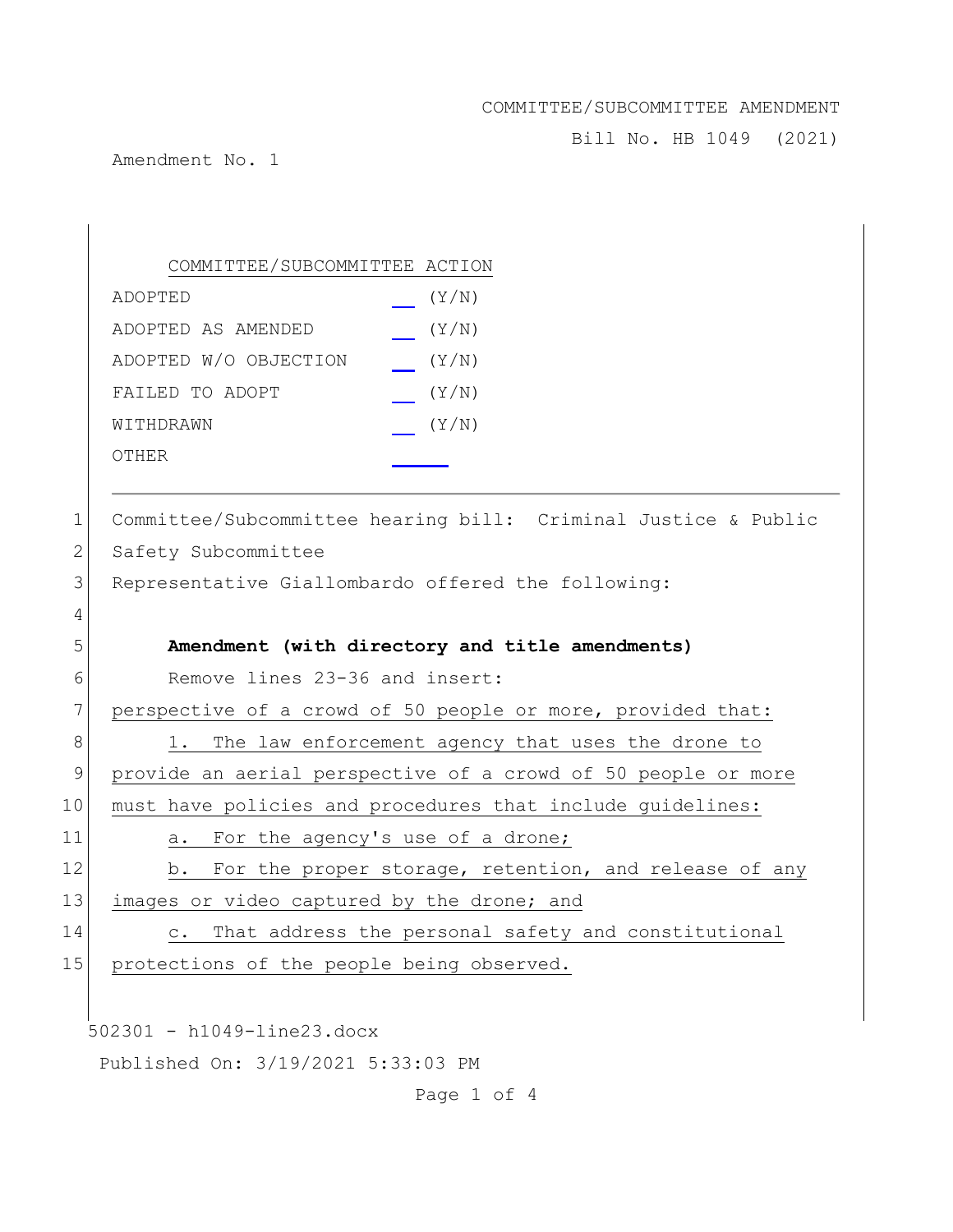Bill No. HB 1049 (2021)

Amendment No. 1

| 16 | The head of the law enforcement agency using the drone<br>2.     |
|----|------------------------------------------------------------------|
| 17 | for this purpose must provide written authorization for such use |
| 18 | and must maintain a copy on file at the agency.                  |
| 19 | To assist a law enforcement agency with traffic<br>(e)           |
| 20 | management; however, a law enforcement agency acting under this  |
| 21 | paragraph may not issue a traffic infraction citation based on   |
| 22 | any images or video captured by a drone.                         |
| 23 | (f) To facilitate a law enforcement agency's collection of       |
| 24 | evidence at a crime scene or traffic crash scene.                |
| 25 | (g) By a state agency or political subdivision for the           |
| 26 | assessment of damage due to a flood, a wildfire, or any other    |
| 27 | natural disaster or for vegetation or wildlife management on     |
| 28 | publicly owned land or water.                                    |
| 29 | (h) By certified fire department personnel to perform            |
| 30 | tasks within the scope and practice authorized under their       |
| 31 | certifications                                                   |
| 32 | (7) SECURITY MEASURES.-                                          |
| 33 | (a) A governmental agency, which means any state, county,        |
| 34 | local, or municipal governmental entity or any unit of           |
| 35 | government created or established by law that uses a drone as    |
| 36 | authorized under this section, must take protective measures to  |
| 37 | secure data collected by the drone. A governmental agency may    |
| 38 | comply with this requirement by operating the drone in a manner  |
| 39 | that ensures data is securely transmitted and which does not     |
| 40 | require connecting the drone to the Internet or transmitting     |
|    | 502301 - h1049-line23.docx                                       |
|    | Published On: 3/19/2021 5:33:03 PM                               |

Page 2 of 4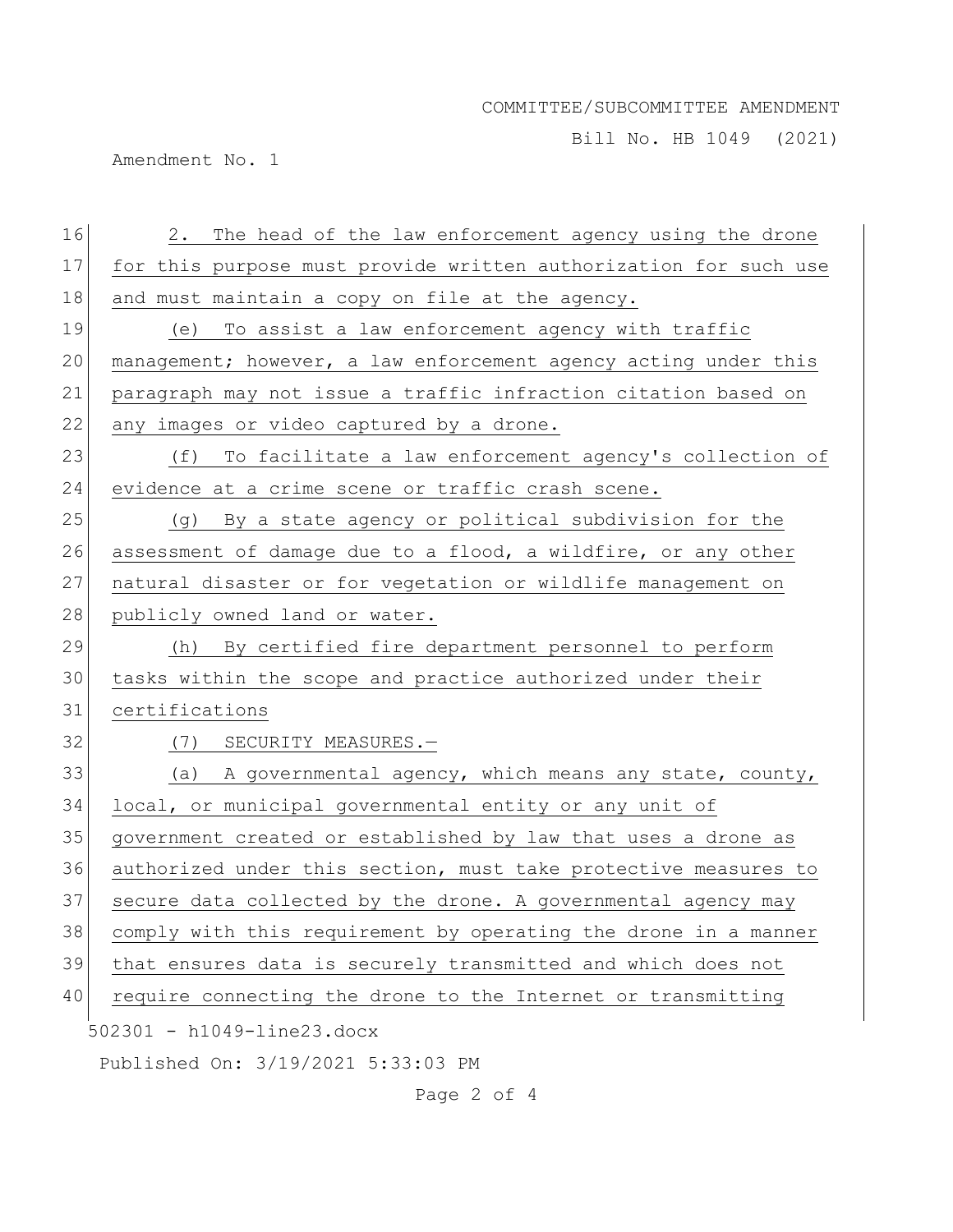Bill No. HB 1049 (2021)

Amendment No. 1

502301 - h1049-line23.docx Published On: 3/19/2021 5:33:03 PM 41 data through the use of the Internet. If a governmental agency  $42$  transmits data through the Internet, the data must be encrypted, 43 including all sensitive flight data such as location, flight 44 path, or other system control logs, whether the drone is in 45 transit or at rest. 46 (b) Any governmental agency that uses drone technology 47 must ensure that any information gathered in the operation and 48 management of the drone, including all associated software, 49 hardware, and data, remains within the borders of the United 50 States. 51 Section 2. For the purpose of incorporating the amendment 52 made by this act to section 934.50, Florida Statutes, in a 53 reference thereto, paragraph (c) of subsection (4) of section 54 330.41, Florida Statutes, is reenacted to read: 55 330.41 Unmanned Aircraft Systems Act.— 56 (4) PROTECTION OF CRITICAL INFRASTRUCTURE FACILITIES.— 57 (c) This subsection does not apply to actions identified 58 in paragraph (a) which are committed by: 59 1. A federal, state, or other governmental entity, or a 60 person under contract or otherwise acting under the direction of 61 a federal, state, or other governmental entity.  $62$  2. A law enforcement agency that is in compliance with s. 63 934.50, or a person under contract with or otherwise acting 64 under the direction of such law enforcement agency.

Page 3 of 4